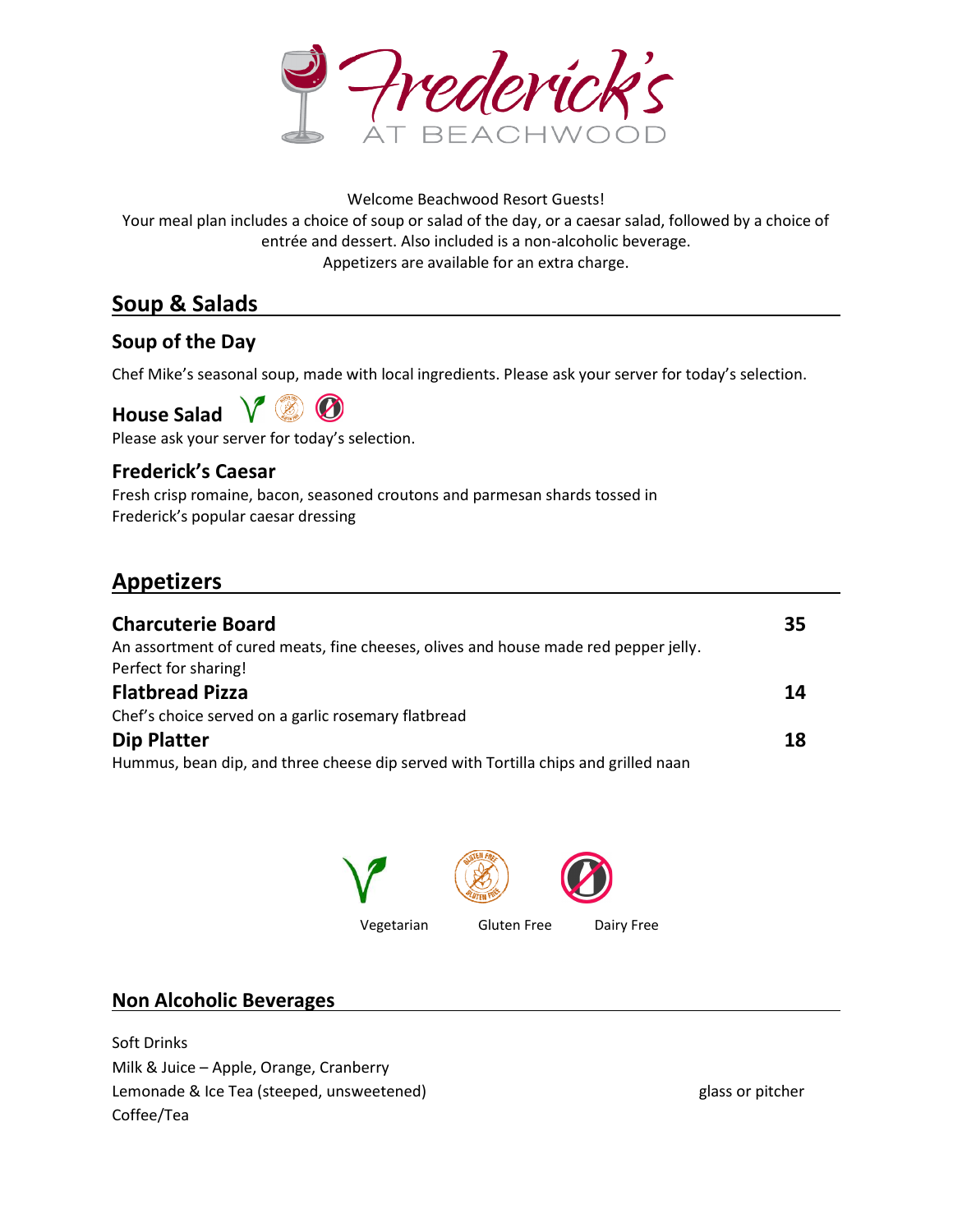## Entrées

Entrées (excluding pastas/stews), are served with seasonal vegetables and your choice of:<br>local wild rice pilaf, garlic red skin mashed potato, or home cut French fries. local wild rice pilaf, garlic red skin mashed potato, or home cut French fries.

# Kansas City Smoked Half Rack of Ribs

% rack pork side ribs, smoked and finished with house made maple chipotle barbeque sauce<br>Make it a full rack for an extra 9\$<br>**Chicken Marsala** ۞<br>Grilled chicken breast topped with a mushroom marsala sauce Make it a full rack for an extra 9\$

Chicken Marsala

Grilled chicken breast topped with a mushroom marsala sauce

# Korean Style Beef Short Ribs Beef



Beef short ribs marinated and finished on the grill, topped with green onion and toasted sesame seeds

Catch of the Day

Ask server for details

## Burger of the Day

Ask server for details.

Lobster Risotto

Butter poached lobster tail served on a creamy sweet pea risotto marinated and finished on the grill, topped<br> **Pay**<br> **Pay<br>
Jetails<br>
Sulto**<br> **Conserved on a creamy sweet pear**<br> **Pay** 

#### Fettuccini Alfredo - Shrimp or Chicken

Fettuccini tossed in a classic creamy Alfredo sauce topped with your choice of shrimp or chicken

## Chick Pea Coconut Stew

Chick peas, vegetables, & sweet potatoes in a tomato, coconut curry sauce and garnished with Morrocan preserved lemons. Served with Naan bread eamy Alfredo sauce topped with your choice of shrimp or<br> **choich to the potatoes** in a tomato, coconut curry sauce and garnished<br>
ierved with Naan bread<br>
of his choice. This is posted around 1:00 pm. **Example 18**<br> **Entrées (excluding pastas/stews), are served with seasonal vegetables and your choical wild rice pilaf, garlic red skin mashed potato, or home cut French fries.<br>
<b>City Smoked Half Rack of Ribs**  $\bigcirc$  **O**<br> **C** 

## Daily Special

Chef Mike adds a daily special of his choice. This is posted around 1:00 pm.

#### Dessert

#### Daily Specials, Ice Cream Sundaes and Floats

Ask your server about our daily homemade dessert selection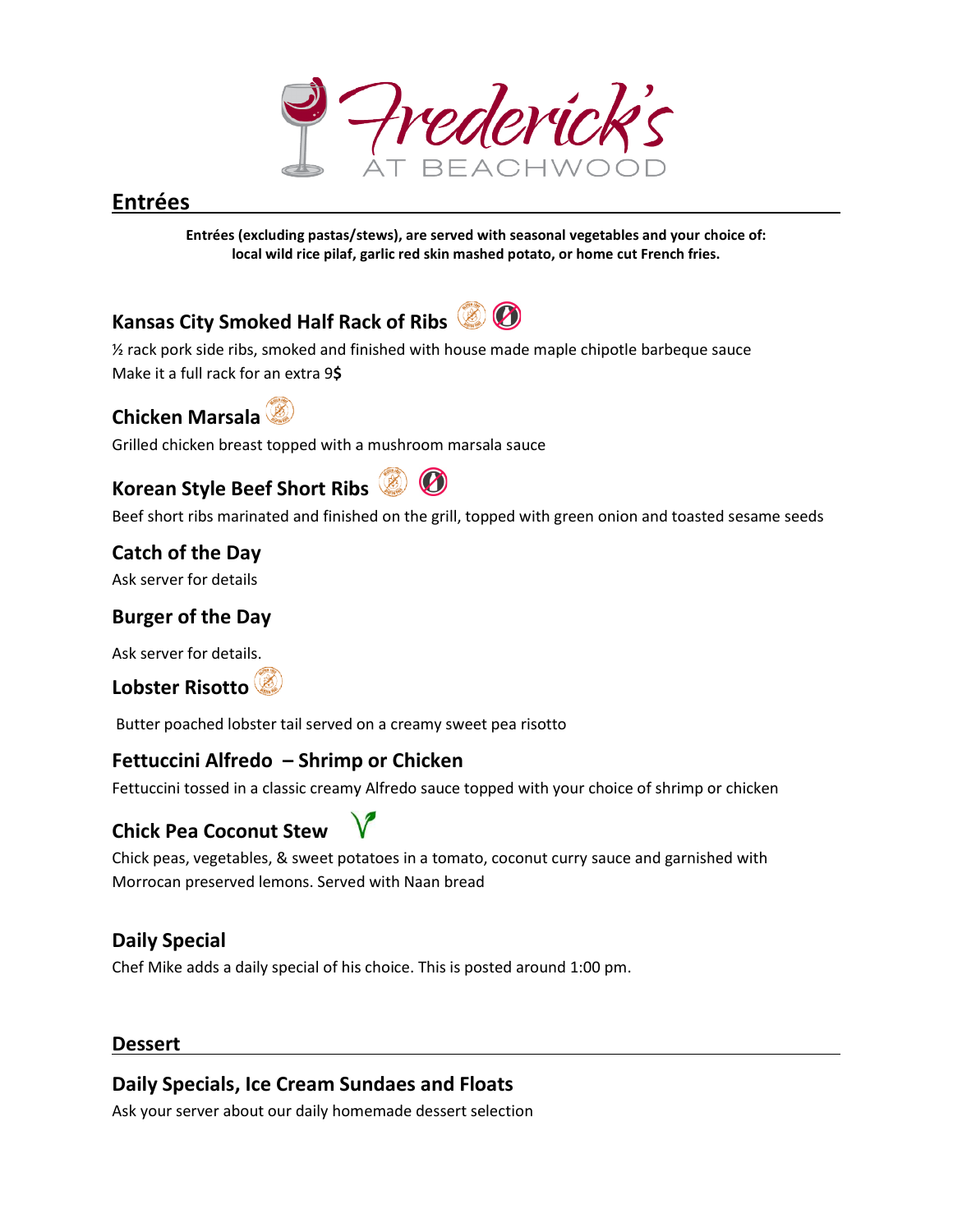

## Children's Menu

## Soup, Salads

#### Soup of the Day

Chef Mike's seasonal soup, made with local ingredients. Please ask your server for today's selection.

## Salad of the Day

Please ask your server for today's selection.

#### Frederick's Caesar

Fresh crisp romaine, bacon, seasoned croutons and parmesan shards tossed in Frederick's popular caesar dressing your server for today's selection.<br>**<'s Caesar**<br>romaine, bacon, seasoned croutons and parmesan shards tossed<br>popular caesar dressing

#### Children's Entrées for 12 yrs and under<br>
12 yrs and under  $\mathcal{L}_\text{max} = \frac{1}{2} \sum_{i=1}^n \frac{1}{2} \sum_{i=1}^n \frac{1}{2} \sum_{i=1}^n \frac{1}{2} \sum_{i=1}^n \frac{1}{2} \sum_{i=1}^n \frac{1}{2} \sum_{i=1}^n \frac{1}{2} \sum_{i=1}^n \frac{1}{2} \sum_{i=1}^n \frac{1}{2} \sum_{i=1}^n \frac{1}{2} \sum_{i=1}^n \frac{1}{2} \sum_{i=1}^n \frac{1}{2} \sum_{i=1}^n \frac{1}{2} \sum_{i=1}^n$

All entrées are served with seasonal vegetables. Entrees are also served with (excluding pasta and pizza) a choice of: local wild rice pilaf, garlic red skin mashed potato, or home cut French fries. local wild ingredients. Please ask your server for<br>some and parmesan shards tossed in<br>the fexciuding pasta and pizza) a choice of:<br>the fexciuding pasta and pizza) a choice of:<br>the fexciuding pasta and pizza) a choice of:<br>n cheddar<br>of

#### Fred's House Burger

#### Chicken Fingers

House made 4 oz all beef burger topped with cheddar<br>**Chicken Fingers**<br>All white boneless breasts breaded and deep fried All white boneless breasts breaded and deep fried

#### Chicken Wings

Chicken wings served with honey garlic, thai chili, Frank's Red Hot or BBQ sauce<br> **Fettuccini**<br>Tossed in a creamy alfredo or house made tomato sauce



Tossed in a creamy alfredo or house made t

## Flatbread Pizza

Topped with tomato sauce and cheese with your choice of pepperoni or vegetable.